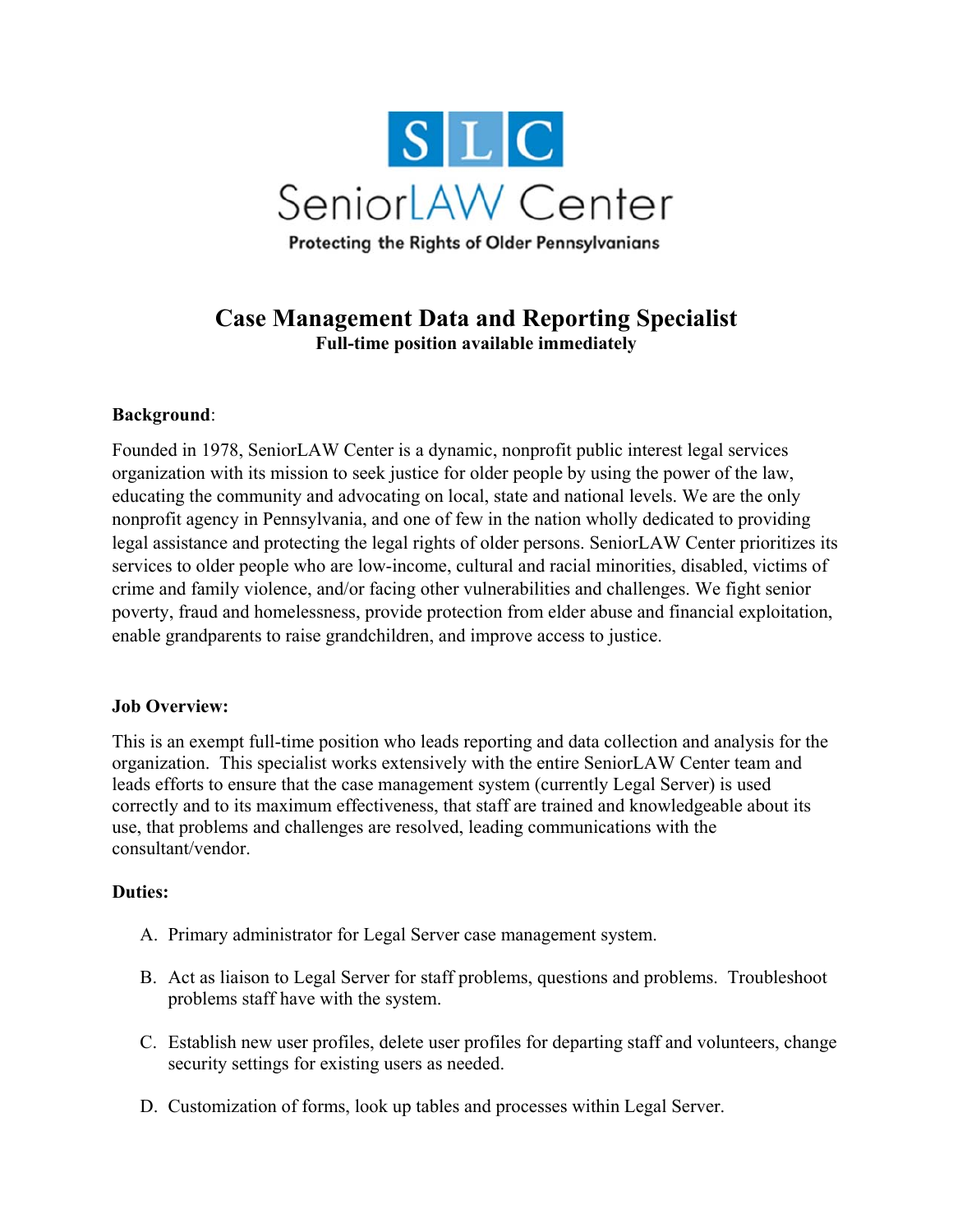- E. Help build and modify reports as requested.
- F. Ensure standard data such as federal poverty level, average median income is updated.
- G. Set up new funding codes as needed.
- H. Work with leadership and project directors on quality control monitoring and issues. Set up automatic reports for project directors/staff when requested. Run periodic quality control reports and work with leadership to ensure data is complete.
- I. Run standard funder reports and other general non-project reports as directed and spot check for discrepancies and compliance issues. Train staff on running their own reports.
- J. Develop training program for new staff and volunteers and update full staff on upgrades and enhancements.
- K. Stay abreast of Legal Server enhancements and issues by staying engaged with national LegalServer user community. Attend any trainings available on new features of LegalServer system and then bring back to full staff.
- L. Assist leadership with updating written LegalServer policies and protocols.
- M. Review grant contracts and bring possible compliance questions or issues to leadership.
- N. Additional Responsibilities: 1. Participate in staff and team meetings, organizational events and other initiatives.
	- 2. Participate in SeniorLAW Center's culture of philanthropy.

### **Qualifications**:

- Bachelor's Degree or Associate Degree with at least two (2) years equivalent experience,
- Excellent hardware and software computer skills, including Microsoft Office Suite, Workplace, Excel, Legal Server or similar case management software
- Excellent organizational and interpersonal skills
- Demonstrated ability to manage multiple projects and deadlines and prioritize
- Ability to problem solve creatively
- Ability to work under pressure and multi-task
- Ability to work well as a team and individually
- Highest degree of professionalism is required
- Excellent time management skills